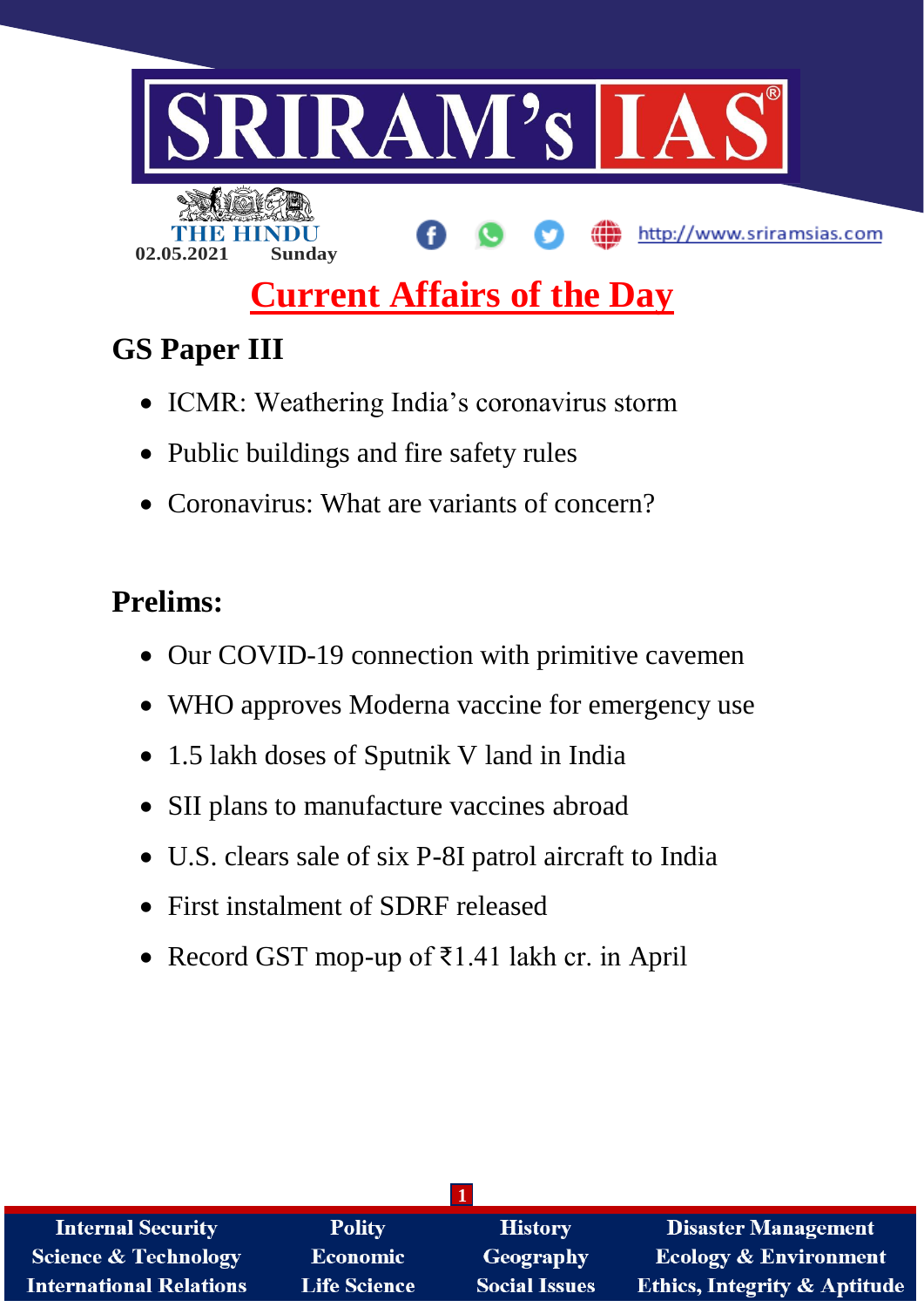

under the spotlight as a second wave is sweeping through the country

## **The Indian Council of Medical Research**

- 1. The ICMR has 26 national institutes and six regional research centres to investigate and suggest policy measures for communicable and noncommunicable diseases
- 2. These institutes have expertise in TB, leprosy, cholera and diarrhoeal diseases, and viral diseases including AIDS
- 3. One of its labs, the Pune-based National Institute of Virology (NIV) that traces its origin to 1952, sequenced the virus in February 2020, almost as soon as the genome sequence of the virus was made globally available by China.
- 4. The lab developed the assays needed to detect the presence of the virus by targeting specific regions of its genome.
- 5. Soon enough, the organisation was able to grow the virus in the lab, a necessary step to being able to develop a vaccine. This strain was eventually transferred to the Hyderabad-based Bharat Biotech from which COVAXIN eventually came to be.

## **Niche expertise**

- 1. Infectious diseases lie at the heart of the conception of an organisation such as the ICMR. It has, over the years, nurtured several laboratories and research organisations with niche expertise in several other aspects of disease spread.
- 2. The organisation's other lab the National Institute of Epidemiology (NIE) undertook another important endeavour. The NIE epidemiologists conducted what was perhaps among the largest such serology surveys in the world.

## **Criticism:**

- 1. Its critics say the ICMR is an extremely bureaucratic organisation. Being almost entirely dependent on government funds, its scientists do not have the independence to share their knowledge and expertise without being overtly controlled by the government in power and this was on display through the pandemic.
- 2. In the early days of the pandemic, the ICMR leadership, sought to play down — and actively encouraged the impression — that India would not see the

| <b>Internal Security</b>        | <b>Polity</b>       | <b>History</b>       | <b>Disaster Management</b>              |  |  |
|---------------------------------|---------------------|----------------------|-----------------------------------------|--|--|
| <b>Science &amp; Technology</b> | <b>Economic</b>     | Geography            | <b>Ecology &amp; Environment</b>        |  |  |
| <b>International Relations</b>  | <b>Life Science</b> | <b>Social Issues</b> | <b>Ethics, Integrity &amp; Aptitude</b> |  |  |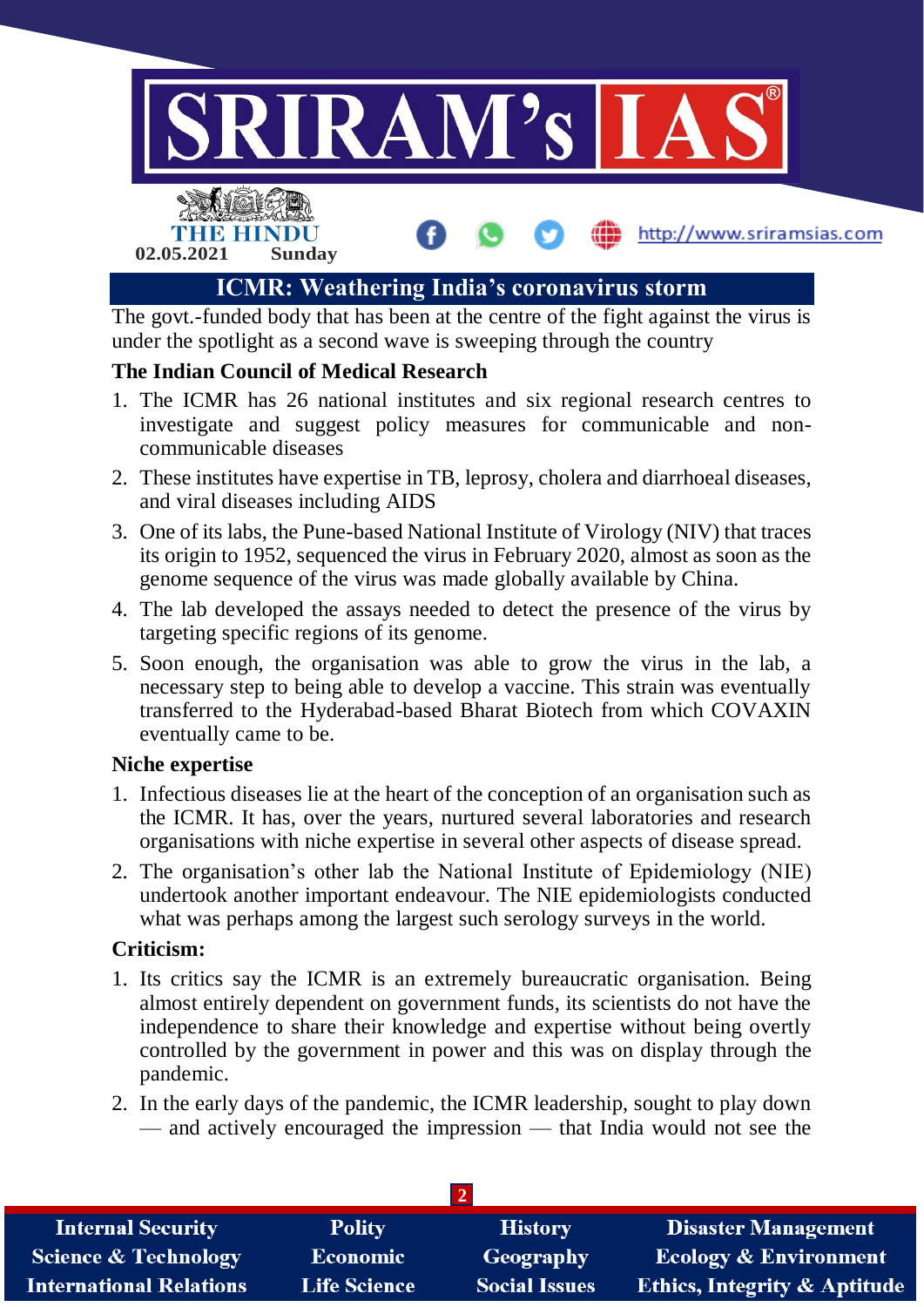

**02.05.2021 Sunday**

kind of devastation the pandemic had wreaked on many other countries of comparable size.

3. Independent scientists recently petitioned Prime Minister Narendra Modi to get the ICMR to be more forthright with sharing data. As a government organisation, the ICMR has access to a trove of medical data, patient history, test results from surveys and much of these, if made available more widely, would have aided a better understanding in the trajectory of the coronavirus, these scientists say.

Currently, India is in a pandemic nightmare without enough vaccines and the ICMR is largely silent on the evolution of the second wave. What portion of the blame it must shoulder will be known only in the years ahead.

## **Public buildings and fire safety rules**

#### **The story so far:**

- 1. Fires occur in many public buildings in India every year, killing a large number of people and injuring many. Over the past year, there have been deadly fires in hospital buildings, including those treating COVID-19 patients.
- 2. The National Crime Records Bureau (NCRB) says 330 people died in commercial building fires in 2019, while fatalities for residential or dwelling buildings were much higher at 6,329.
- 3. Electrical faults are cited as the leading cause of fires but State governments are widely criticised for being lax with building safety laws and for failing to equip public buildings with modern technology.
- 4. Hospital ICUs (intensive care units) are a great fire risk because they are oxygen-suffused, and need to meet high standards.

#### **Fire safety protocols**

- 1. At the centre of all standard-setting is the National Building Code of India.
- 2. The National Building Code (NBC), published by the Bureau of Indian Standards, is a "recommendatory document", and States have been asked to incorporate it into their local building bylaws, making the recommendations a "mandatory requirement".
- 3. Evidently, fire safety rules exist in every State, but the provisions of the Code are ignored in practice, and even mandatory certifications do not reflect compliance.

| <b>Internal Security</b>        | <b>Polity</b>       | <b>History</b>       | <b>Disaster Management</b>              |  |
|---------------------------------|---------------------|----------------------|-----------------------------------------|--|
| <b>Science &amp; Technology</b> | <b>Economic</b>     | Geography            | <b>Ecology &amp; Environment</b>        |  |
| <b>International Relations</b>  | <b>Life Science</b> | <b>Social Issues</b> | <b>Ethics, Integrity &amp; Aptitude</b> |  |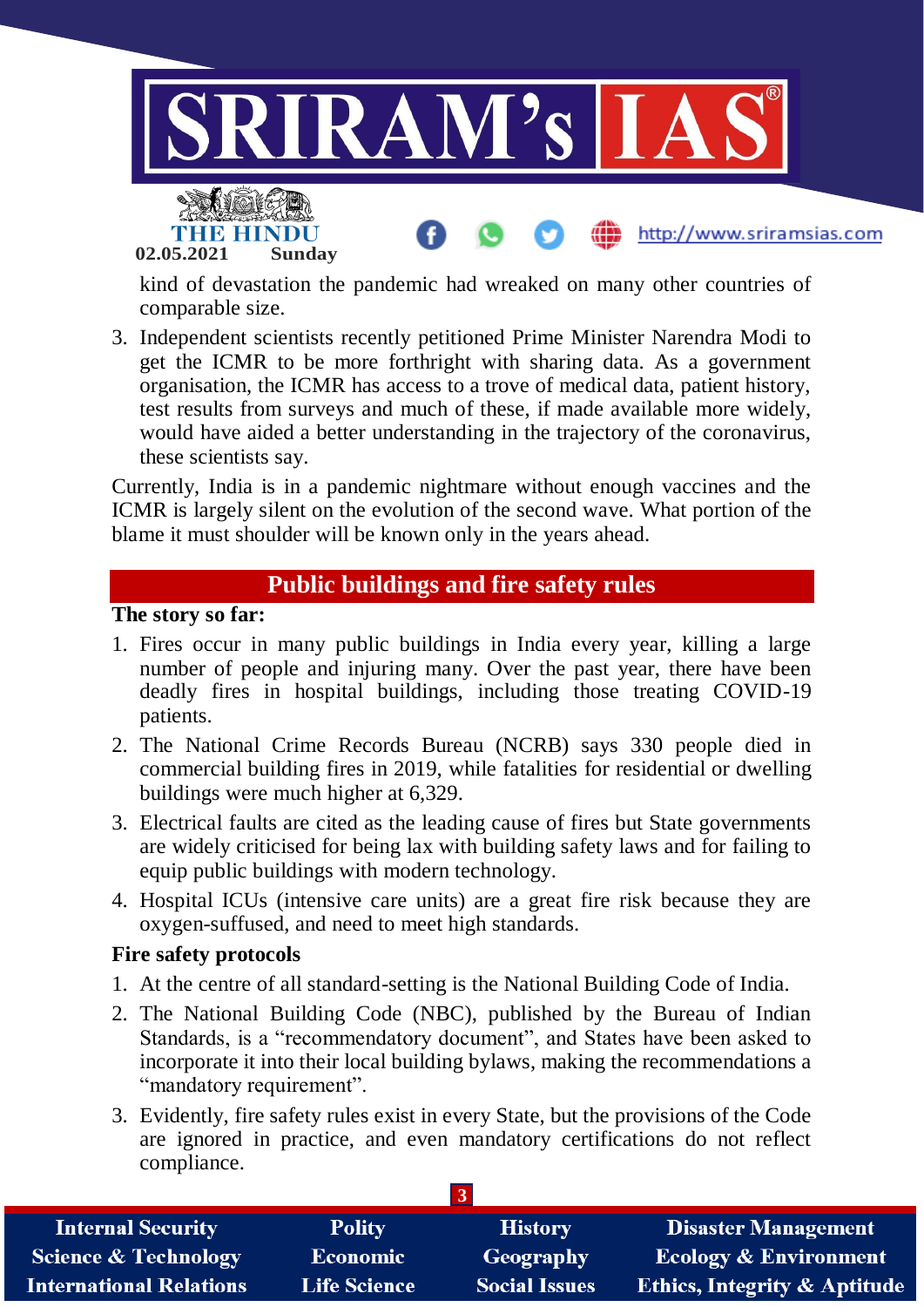

4. The National Disaster Management Authority (NDMA) has also stipulated requirements for fire safety in public buildings, including hospitals, which incorporate elements of the NBC, besides design guidelines on maintaining minimum open safety space, protected exit mechanisms, dedicated staircases, and crucial drills to carry out evacuations.

## **What does the Code specify?**

- 1. At the macro level, the NBC recommends the location of buildings by type of use in specific zones to ensure that industrial and hazardous structures do not coexist with residential, institutional, office and business buildings.
- 2. It specifies, among other things, the technical requirements for special buildings, high rises, educational and institutional buildings higher than 9 metres, and those with an area of over 300 square metres.
- 3. Next, the Code drills down into the specifics of fire resistance based on the materials used — exterior walls, interior bearing walls, floor, roof, fire check doors, fire enclosure exits, and so on.
- 4. Technologies to sound alerts in case of a fire and also to fight it are expected to be incorporated into buildings. Examples given in the Code are automatic fire detection and alarm system, down-comer pipelines connected to a roof tank, dry riser pipelines that fire-fighters can use to douse upper floors, automatic sprinklers and water sprays, fireman's lift, fire barriers, escape routes, markings, and so on.
- 5. Incorporating these into a proper design and ensuring that certified fireresistant materials are used in the construction can avert deadly fires, giving occupants sufficient time to exit safely.

However, the NBC also says that for various types of buildings, "in case of practical difficulty or to avoid unnecessary hardship, without sacrificing reasonable safety, local head, fire services may consider exemptions from the Code".

## **Do State governments follow the Code?**

- 1. However, reports in the wake of recent fire accidents indicate that the authorities have been unable to keep up with inspection requirements for thousands of buildings.
- 2. A Comptroller and Auditor General (CAG) report for the period 2010 to 2015 noted that in Maharashtra, revealed that only fire extinguishers were installed

| <b>Internal Security</b>        | <b>Polity</b>       | <b>History</b>       | <b>Disaster Management</b>              |  |  |
|---------------------------------|---------------------|----------------------|-----------------------------------------|--|--|
| <b>Science &amp; Technology</b> | <b>Economic</b>     | Geography            | <b>Ecology &amp; Environment</b>        |  |  |
| <b>International Relations</b>  | <b>Life Science</b> | <b>Social Issues</b> | <b>Ethics, Integrity &amp; Aptitude</b> |  |  |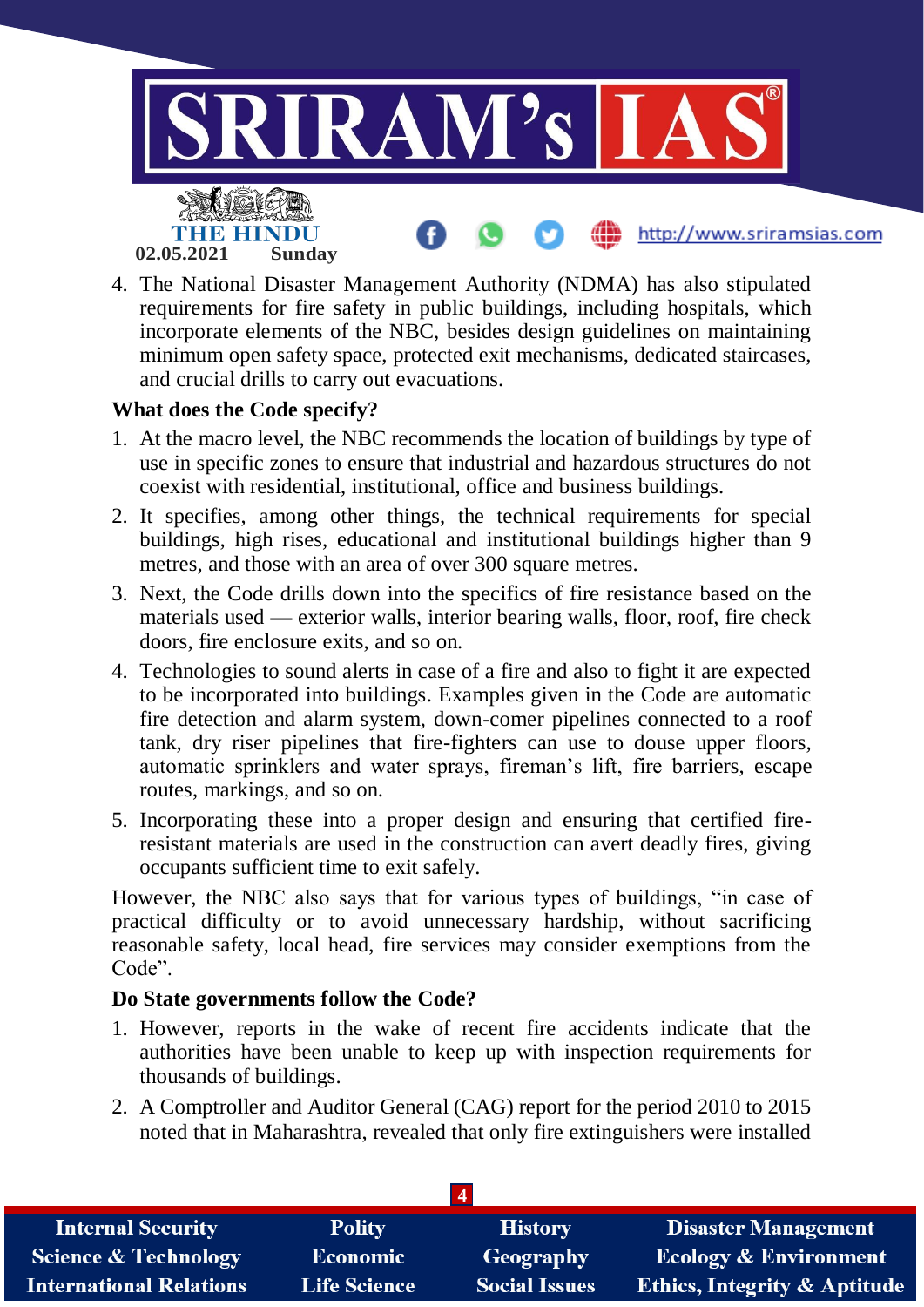

in 11 of 53 buildings and the remaining 42 buildings were not equipped with any of the fire-fighting installations.

3. Fire department professionals had earlier demanded third-party audits by licensed professionals.

#### **What is the future course?**

**02.05.2021 Sunday**

- 1. In December last year, the Supreme Court directed all States to carry out fire safety audits of dedicated COVID-19 hospitals. It has become evident that State forces lack the manpower to inspect and ensure compliance with safety codes, including the NBC, where it is mandatory.
- 2. One option is to make heavy fire liability insurance compulsory for all public buildings, which would offer protection to occupants and visitors and bring about external inspection of safety.

## **Coronavirus: What are variants of concern?**

Variants of concern, widespread relaxation of COVID-19 appropriate behaviour have kicked off new waves of transmission.

#### **Keeping track:** Why So many mutations

- 1. Detecting variants relies on whole genome sequencing. Globally, over 1 million SARS CoV-2 genomes have been sequenced to date.
- 2. If manuscripts are copied by hand repeatedly, spelling errors are common. Similarly, when 'genetic scripts' encoded in DNA or RNA are copied repeatedly for virus replication, errors do occur.
- 3. RNA viruses are more error-prone than DNA viruses. SARS-CoV-2 genome is single-stranded RNA, and errors  $-$  in biology, mutations  $-$  occur frequently.
- 4. SARS-CoV-2 is new in humans and as it spreads, mutations are very frequent. Emerging variants with higher transmission efficiency become dominant, tending to replace others.
- 5. Such frontrunners emerge in different geographic communities where the virus is epidemic, spreading widely. Variants were detected in the U.K. and South Africa because genetic studies were systematically done. Brazil variant was discovered in Japan, in travellers from Brazil, and its origin traced back.

| <b>Internal Security</b>        | <b>Polity</b>       | <b>History</b>       | Disaster Management                     |  |
|---------------------------------|---------------------|----------------------|-----------------------------------------|--|
| <b>Science &amp; Technology</b> | <b>Economic</b>     | Geography            | <b>Ecology &amp; Environment</b>        |  |
| <b>International Relations</b>  | <b>Life Science</b> | <b>Social Issues</b> | <b>Ethics, Integrity &amp; Aptitude</b> |  |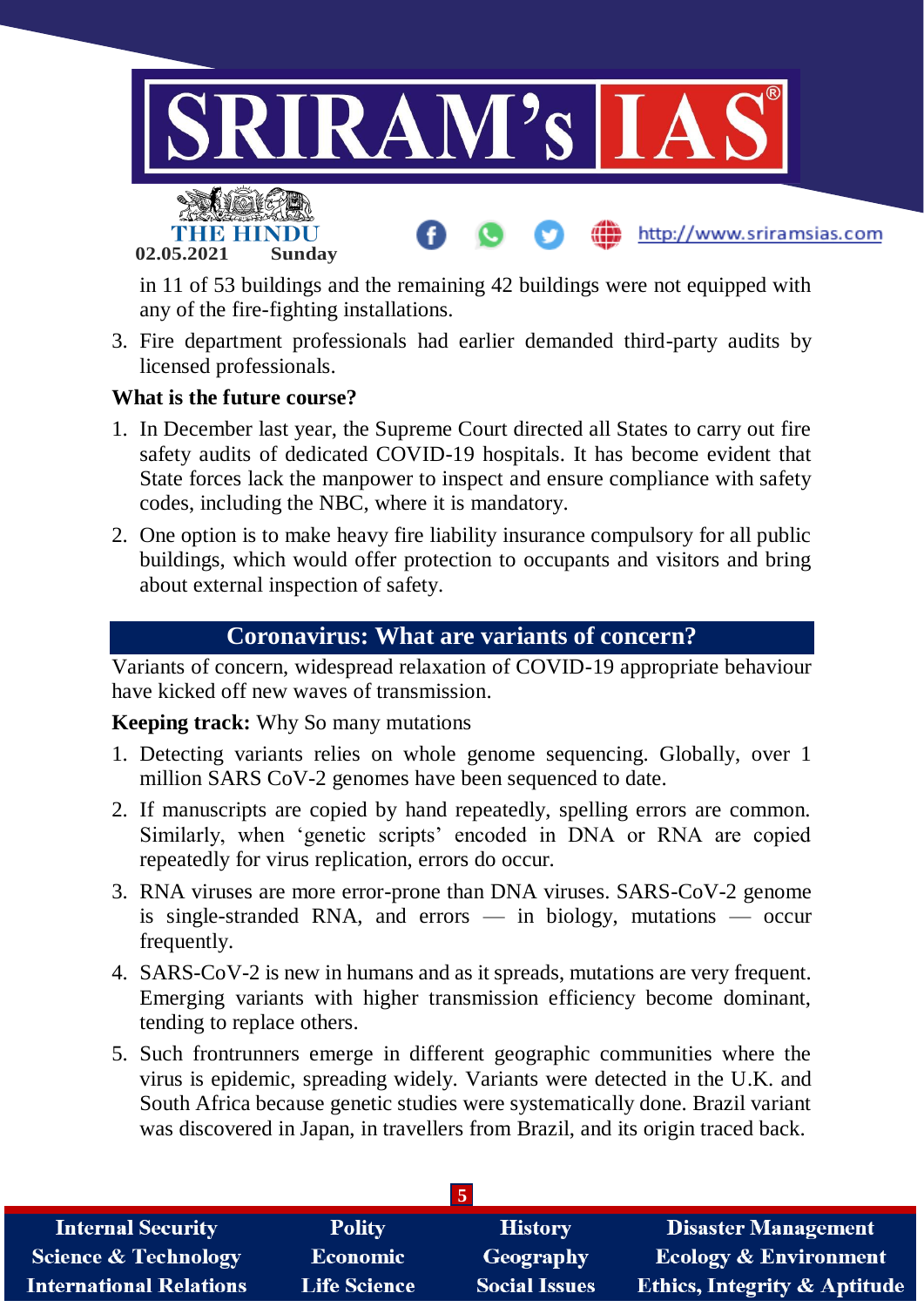

## **The Indian SARS CoV-2 Genomic Consortium (INSACOG)**

- 1. As the importance of 'variants of concern' (VOC) was appreciated, the Indian SARS CoV-2 Genomic Consortium (INSACOG), a network of ten competent public-sector laboratories for genomic surveillance, was established, and the genetic variant landscape is being surveyed in India.
- 2. There are three different schemes of nomenclature of SARS-CoV-2 variants. The widely used one is the 'Phylogenetic Assignment of Global Outbreak Lineages' (PANGOLIN) that uses a hierarchical system based on genetic relatedness – an invaluable tool for genomic surveillance. It uses alphabets (A, B, C, P) and numerals starting with 1.
- 3. Variant lineages are at the emerging edge of the pandemic in different geographies. Lineage B is the most prolific. The variants in circulation are B.1; B.1.1; B.1.1.7; B.1.167; B.1.177; B.1.351, B.1.427 and B.1.429. Lineage P.1 has deviated from the original B.
- 4. For convenience, the three most frequent ones are named by their geography of origin — 'U.K. variant' for B.1.1.7; 'South Africa variant' for B.1.351; and 'Brazil variant' for P.1.
- 5. Variants in India include the so-called double mutant B.1.617 spreading in Maharashtra and B.1.618 spreading in West Bengal.

#### **Matters of concern**

- 1. The 'concern' in VOC comprises three sinister properties transmission efficiency, disease severity and escape from immunity cover of vaccination.
- 2. Fortunately, mRNA (Pfizer and Moderna) vaccines have broader immunity for different reasons, and they protect better against these two variants.

## **Lessons learnt**

- 1. An important lesson the pandemic has taught us in India is the critical importance of biomedical research and capacity building – for saving lives and economic growth.
- 2. We need a foundation of broad-based research, in universities, medical colleges and biotechnology companies, all of which must be funded, encouraged, appreciated, and talent rewarded.
- 3. While some endeavours have been initiated, they must take off in a big way, and India must invest heavily in biosciences. After a decade, its products and profit will make us healthier and wealthier.

| <b>Internal Security</b>        | <b>Polity</b>       | <b>History</b>       | <b>Disaster Management</b>              |  |
|---------------------------------|---------------------|----------------------|-----------------------------------------|--|
| <b>Science &amp; Technology</b> | <b>Economic</b>     | Geography            | <b>Ecology &amp; Environment</b>        |  |
| <b>International Relations</b>  | <b>Life Science</b> | <b>Social Issues</b> | <b>Ethics, Integrity &amp; Aptitude</b> |  |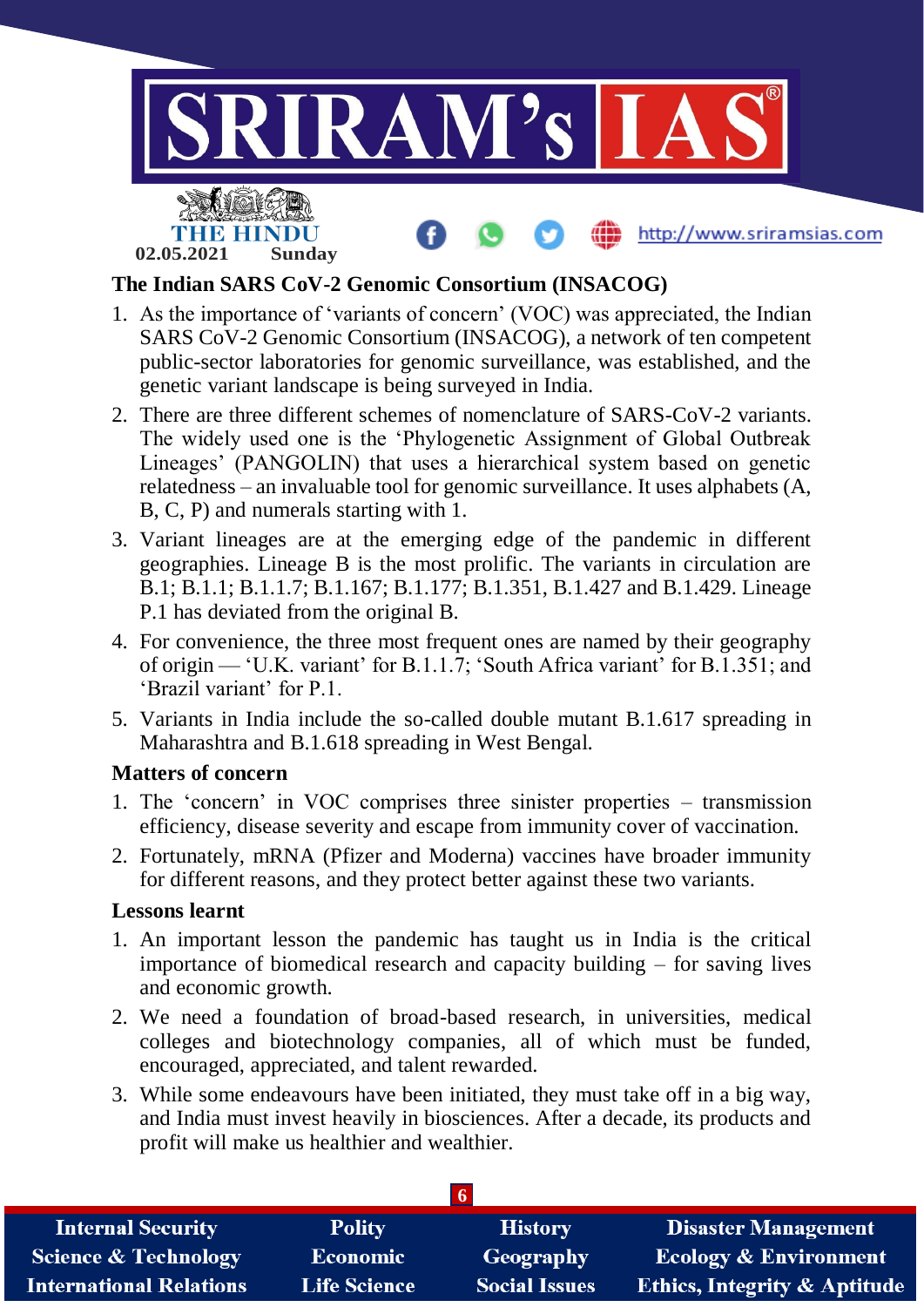

**Hosting a virus:** Understanding the host genome is paramount to studying both susceptibility and protection against the virus in a given population. Some genes inherited from Neanderthals help defy the virus, others carry a risk of getting critically ill.

## **Host Cells:**

- 1. Viruses can only survive and multiply in host cells. Therefore, studying SARS-CoV-2 virus will require studying the host. As the viral genome takes the help of host machinery, understanding the host genome is paramount to studying both susceptibility and protection against the virus in a given population.
- 2. This is the main aim of multiple groups and international consortia of researchers like the Severe Covid-19 genome-wide association study Group, the COVID-19 Host Genetics Initiative, and the Genetics of Mortality in Critical Care (GenOMICC).
- 3. Studying the genomes of individuals in a group (for example, a particular genetic population group in India) can make us predict whether the individuals in that group are more or less likely to develop severe disease.

## **Crucial genes**

- 1. Interestingly, evolutionary biologists in Sweden and Germany showed that the regions of host genomes that increase the risk of getting severely ill and protect against the virus were inherited from Neanderthals.
- 2. Once, Neanderthals and modern humans came in contact with each other, and they interbred. As a result, genetic content between Neanderthals and humans got mixed in their offspring.
- 3. In their first paper, published in Nature, the researchers showed that modernday humans share a stretch of nucleotides with Neanderthals.
- 4. It is this stretch that increases their risk of getting severe COVID-19. They predicted that having a copy of this region of chromosome 3 nearly doubles the risk of getting severe COVID-19.
- 5. The same researchers published a second paper showing that a part of host chromosome 12, previously shown to protect against the virus, also was inherited from Neanderthal genomes.

| <b>Internal Security</b>        | <b>Polity</b>       | <b>History</b>       | <b>Disaster Management</b>              |  |
|---------------------------------|---------------------|----------------------|-----------------------------------------|--|
| <b>Science &amp; Technology</b> | <b>Economic</b>     | Geography            | <b>Ecology &amp; Environment</b>        |  |
| <b>International Relations</b>  | <b>Life Science</b> | <b>Social Issues</b> | <b>Ethics, Integrity &amp; Aptitude</b> |  |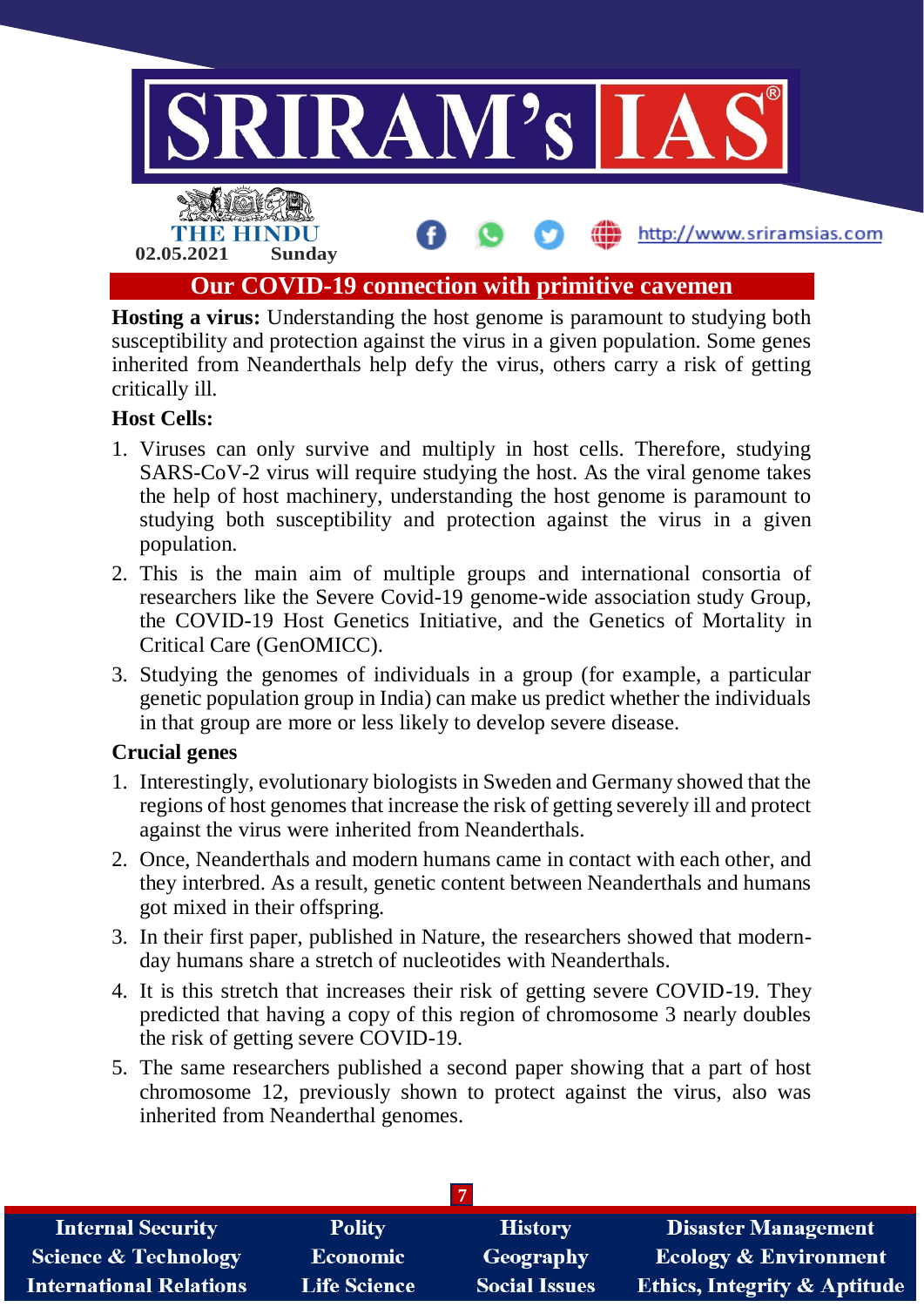

#### **India and Neanderthals**

- 1. These studies have special significance to India. About 50% of South Asians carry the region in chromosome 3 from Neanderthal genomes, the same region that makes us more prone to getting severely sick with the virus.
- 2. On the good Neanderthal gene front, nearly 30% of South Asians bear the chromosome 12 region that protects us from getting severely ill.

## **WHO approves Moderna vaccine for emergency use**

## **Highlights:**

- 1. The World Health Organization has given the go-ahead for emergency use of Moderna's COVID-19 vaccine.
- 2. The mRNA vaccine from the U.S. manufacturer joins vaccines from AstraZeneca, Pfizer-BioNTech and Johnson & Johnson in receiving the WHO's emergency use listing.
- 3. Similar approvals for China's Sinopharm and Sinovac vaccines are expected in the coming days and weeks, WHO has said.
- 4. The greenlight for Moderna's vaccine took many months because of delays that WHO faced in getting data from the manufacturer.
- 5. Many countries without their own advanced medical regulatory and assessment offices rely on the WHO listing to decide whether to use vaccines.
- 6. The announcement, however, wasn't likely to have an immediate impact on supplies of Moderna's vaccine for the developing world.

## **1.5 lakh doses of Sputnik V land in India**

## **Highlights:**

- 1. India moved a step closer to having a third vaccine in its immunisation drive against COVID-19 when the first consignment of Russia's Sputnik V landed
- 2. Based on the human adenoviral vector platform, the Russian vaccine received emergency use authorization in India last month. The efficacy of Sputnik V has been reported to be 91.6%.
- 3. Clarity on the price at which Sputnik V will be made available is yet to emerge. The two-dose vaccine sells at around \$10 a shot in other markets globally.

| <b>Internal Security</b>        | <b>Polity</b>       | <b>History</b>       | <b>Disaster Management</b>              |  |  |
|---------------------------------|---------------------|----------------------|-----------------------------------------|--|--|
| <b>Science &amp; Technology</b> | <b>Economic</b>     | Geography            | <b>Ecology &amp; Environment</b>        |  |  |
| <b>International Relations</b>  | <b>Life Science</b> | <b>Social Issues</b> | <b>Ethics, Integrity &amp; Aptitude</b> |  |  |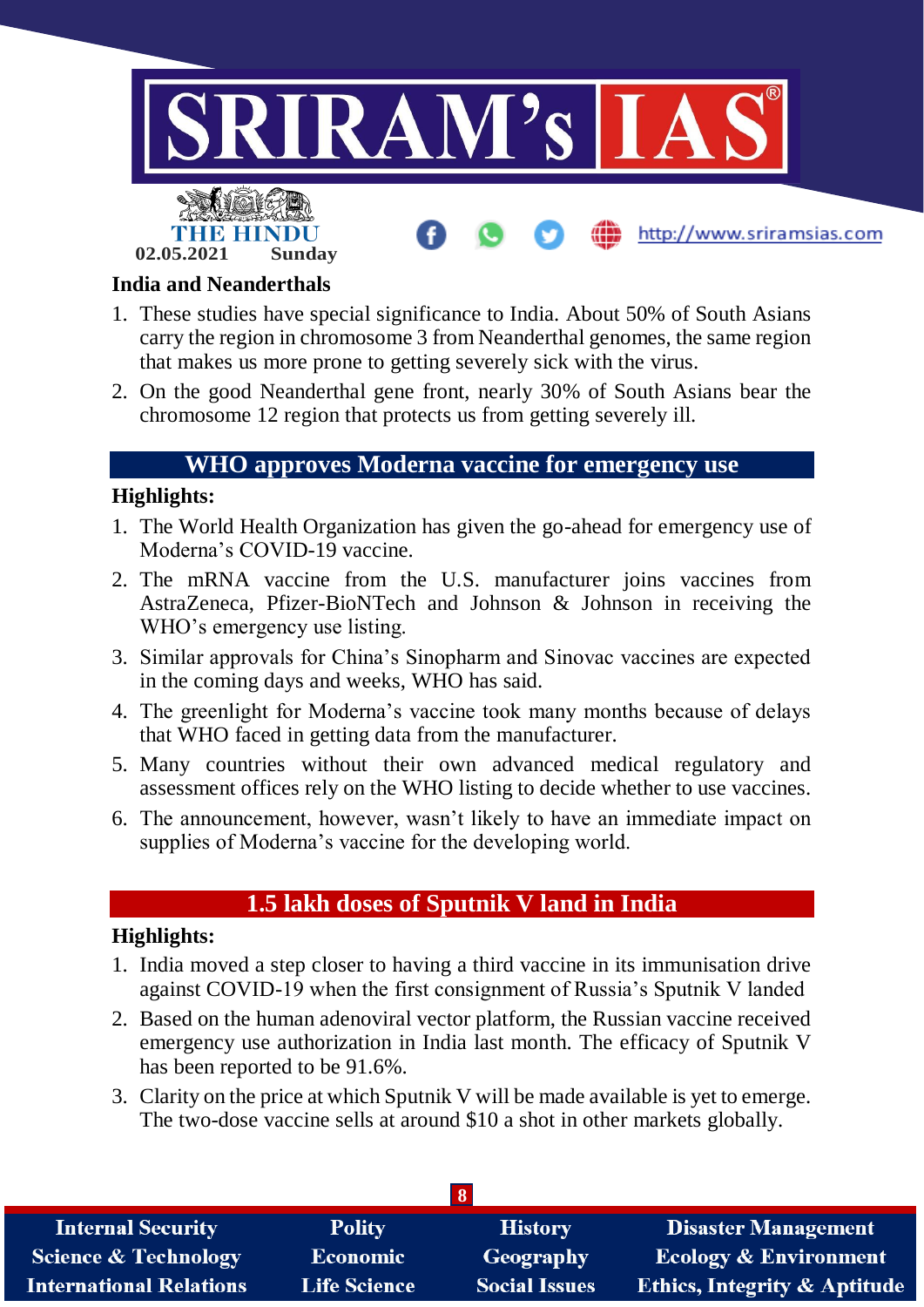

- 1. The Serum Institute of India, which manufactures the AstraZeneca COVID-19 vaccine, is planning to start vaccine production in other countries, its chief executive officer Adar Poonawalla said.
- 2. On the charge of profiteering as the cost of Covishield was recently hiked, he termed it "totally incorrect", and added that Covishield will still be "the most affordable vaccine on the planet" even at a higher price.

## **U.S. clears sale of six P-8I patrol aircraft to India**

**Eye in the sky:** The US State Department approved the proposed sale of six P-8I patrol aircraft and related equipment, a deal estimated to cost \$2.42 billion.

## **Highlights:**

- 1. In November 2019, the Defence Acquisition Council, chaired by Defence Minister Rajnath Singh, approved the procurement of the long-range maritime surveillance aircraft P-8I manufactured by Boeing.
- 2. With India having signed the Communications Compatibility and Security Agreement (COMCASA) foundational agreement with the U.S., the six aircraft will come fitted with encrypted systems, as reported by The Hindu earlier.

## **First instalment of SDRF released**

## **Highlights:**

- 1. The Centre has released the first instalment of the State Disaster Response Fund (SDRF) to the States, in the wake of the second wave of COVID-19 that has claimed thousands of lives since April.
- 2. The Union Home Ministry, in a statement, said ₹8,873.6 crore had been released, an annual exercise usually done in June.
- 3. The Ministry said the funds might be used for meeting the cost of oxygen generation and storage plants in hospitals, ventilators, air purifiers, strengthening ambulance services, COVID-19 hospitals, COVID care centres, consumables, thermal scanners, personal protective equipment, testing laboratories, testing kits and containment zones, among others.
- 4. Maharashtra, Karnataka, Kerala and Uttar Pradesh, one of the first COVID-19 hit States, were allocated ₹1,288 crore, ₹316.4 crore, ₹125.60 crore and

| <b>Internal Security</b>        | <b>Polity</b>       | <b>History</b>       | <b>Disaster Management</b>              |  |  |
|---------------------------------|---------------------|----------------------|-----------------------------------------|--|--|
| <b>Science &amp; Technology</b> | <b>Economic</b>     | Geography            | <b>Ecology &amp; Environment</b>        |  |  |
| <b>International Relations</b>  | <b>Life Science</b> | <b>Social Issues</b> | <b>Ethics, Integrity &amp; Aptitude</b> |  |  |